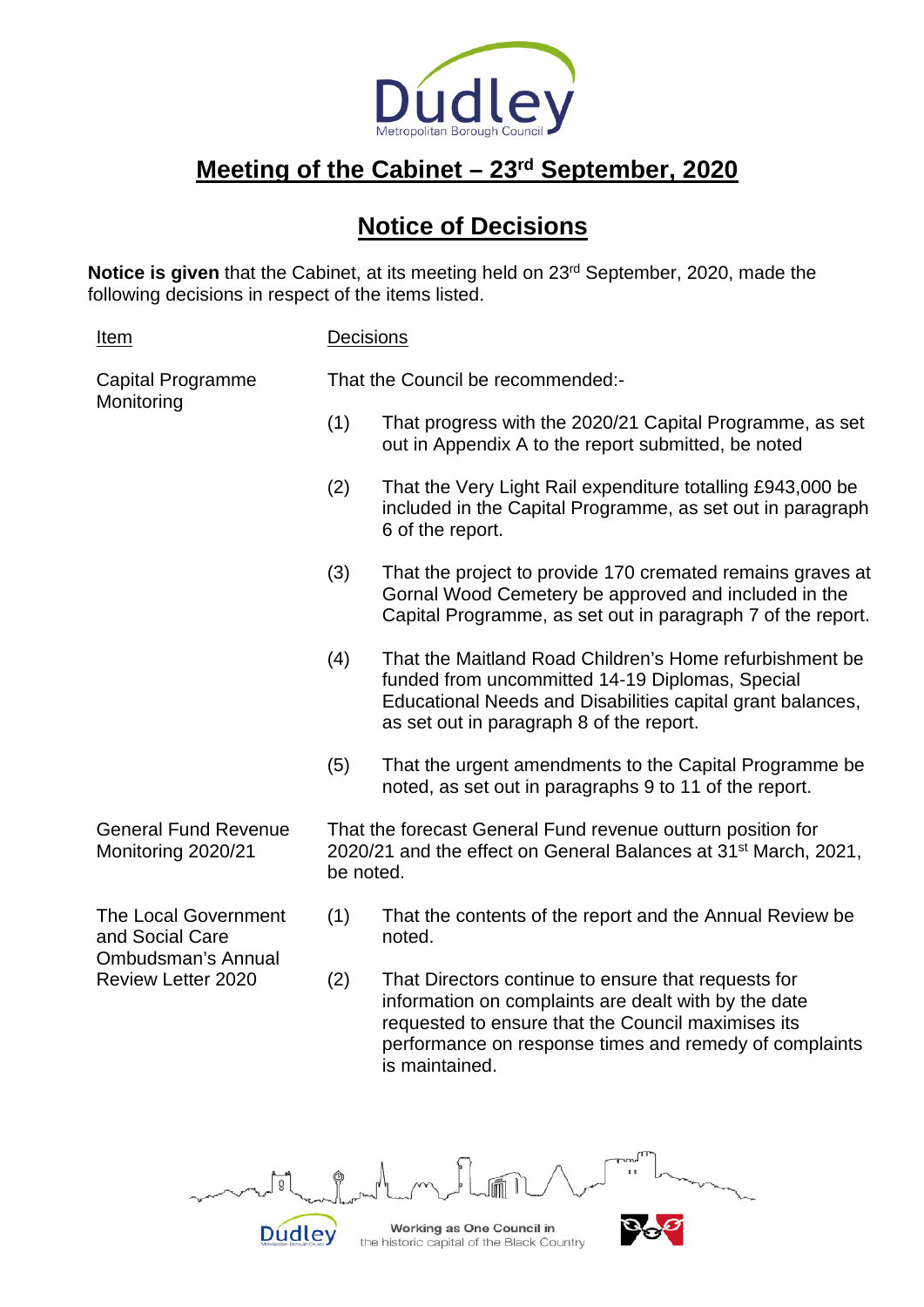- (3) That all Directorates continue to monitor and review their complaints actively to underpin ongoing good practice to achieve timely local satisfactory resolution of complaints wherever possible.
- (1) That the revisions to the Local Development Scheme (LDS) be approved.
- (2) That following adoption, the Director of Regeneration and Enterprise be authorised to make any minor modifications necessary to the Local Development Scheme that may be required prior to making it available to the Public.
- (3) That the update to the Local Plan Process be noted.
- (1) That the rolling forward of remaining CIL monies for consideration of spend be approved.
- (2) That the transfer of up to £60,000.00 Capital and Revenue Infrastructure CIL receipts to Shell Corner Partnership following receipt of costings and completion for public realm improvements to Shell Corner, be approved, and if work is not completed by September 2022, the monies be made available to alternative projects.
- (3) That the transfer of £8,367.91 Capital and Revenue Infrastructure CIL receipts to Black Country Radio, following receipt of detailed costings and completion of works for studio equipment relating to the new digital studio, be approved, and if work is not completed by September 2022, the monies be made available to alternative projects.
- (4) That the revised CIL Instalments Policy (September 2020) be approved.
- (5) That the revised CIL Instalments Policy (2020) be adopted with effect from 24th September 2020.
- (1) That the adoption of the Statement of Community Involvement 2020 (SCI) be approved.
- (2) That following adoption, the Director of Regeneration and Enterprise be authorised to make any minor modifications necessary to the SCI, for instance to reflect further changes to Government regulations and guidance.



Dudley Local Development Scheme 2020 and Dudley Local Plan Update

Community Infrastructure Levy (CIL) Funding Approval 2020 and Revised CIL Instalments Policy to Reflect Covid-19

Statement of Community Involvement